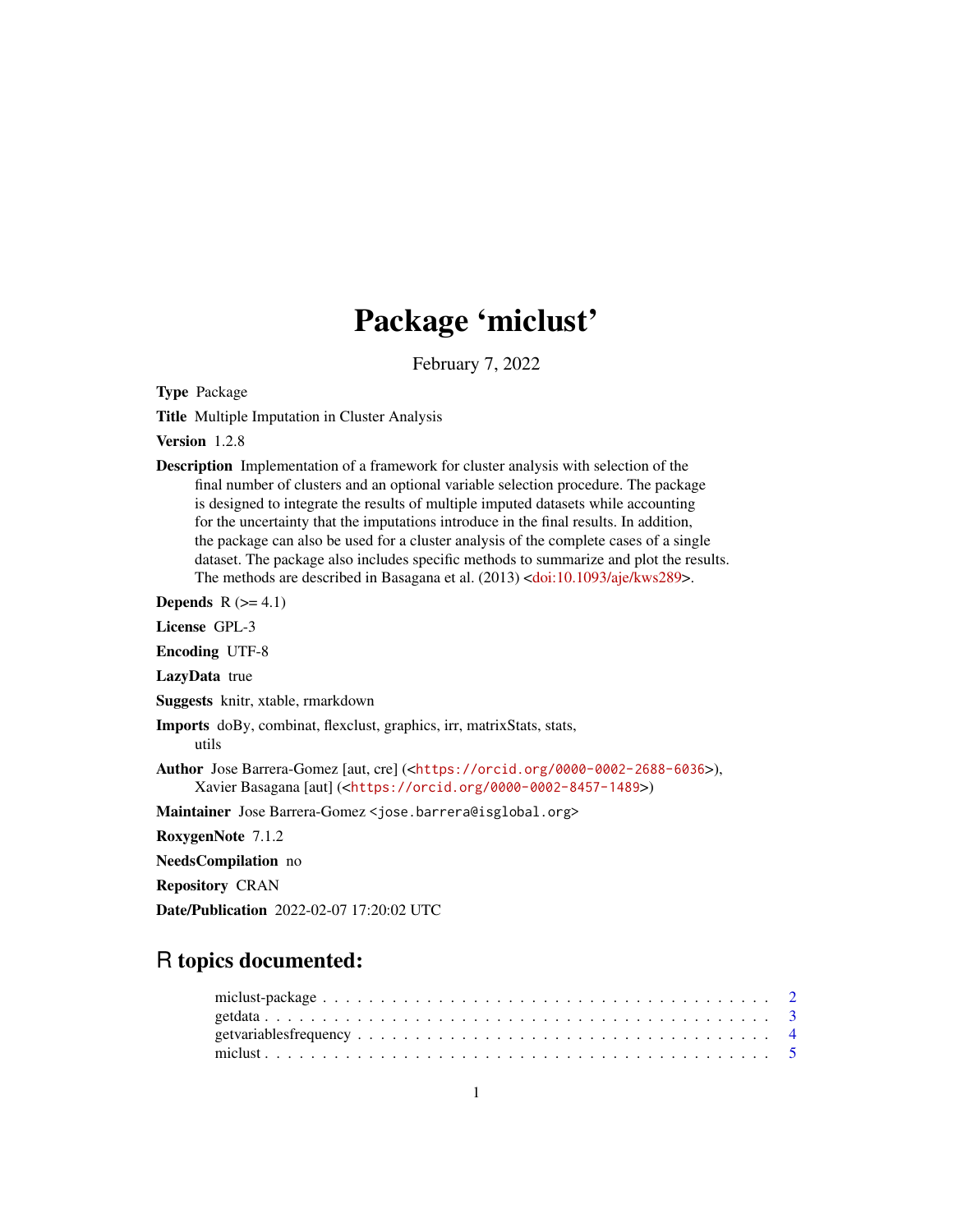# <span id="page-1-0"></span>2 miclust-package

| Index | 14 |
|-------|----|
|       |    |
|       |    |
|       |    |
|       |    |
|       |    |

miclust-package *miclust-package: integrating multiple imputation with cluster analysis*

#### Description

Cluster analysis with selection of the final number of clusters and an optional variable selection procedure. The package is designed to integrate the results of multiply imputed data sets while accounting for the uncertainty that the imputations introduce in the final results. See 'Procedure' below for further details on how the tool works.

#### Procedure

The tool consists of a two-step procedure. In the first step, the user provides the data to be analyzed. They can be a single data.frame or a list of data.frames including the raw data and the imputed data sets. In the latter case, getdata needs to by used first to get data prepared. In the second step, the miclust performs k-means clustering with selection of the final number of clusters and an optional (backward or forward) variable selection procedure. Specific summary and plot methods are provided to summarize and visualize the impact of the imputations on the results.

#### Authors

Jose Barrera-Gomez (maintainer, <jose.barrera@isglobal.org>) and Xavier Basagana.

#### References

The methodology used in the package is described in

Basagana X, Barrera-Gomez J, Benet M, Anto JM, Garcia-Aymerich J. A Framework for Multiple Imputation in Cluster Analysis. *American Journal of Epidemiology*. 2013;177(7):718-725.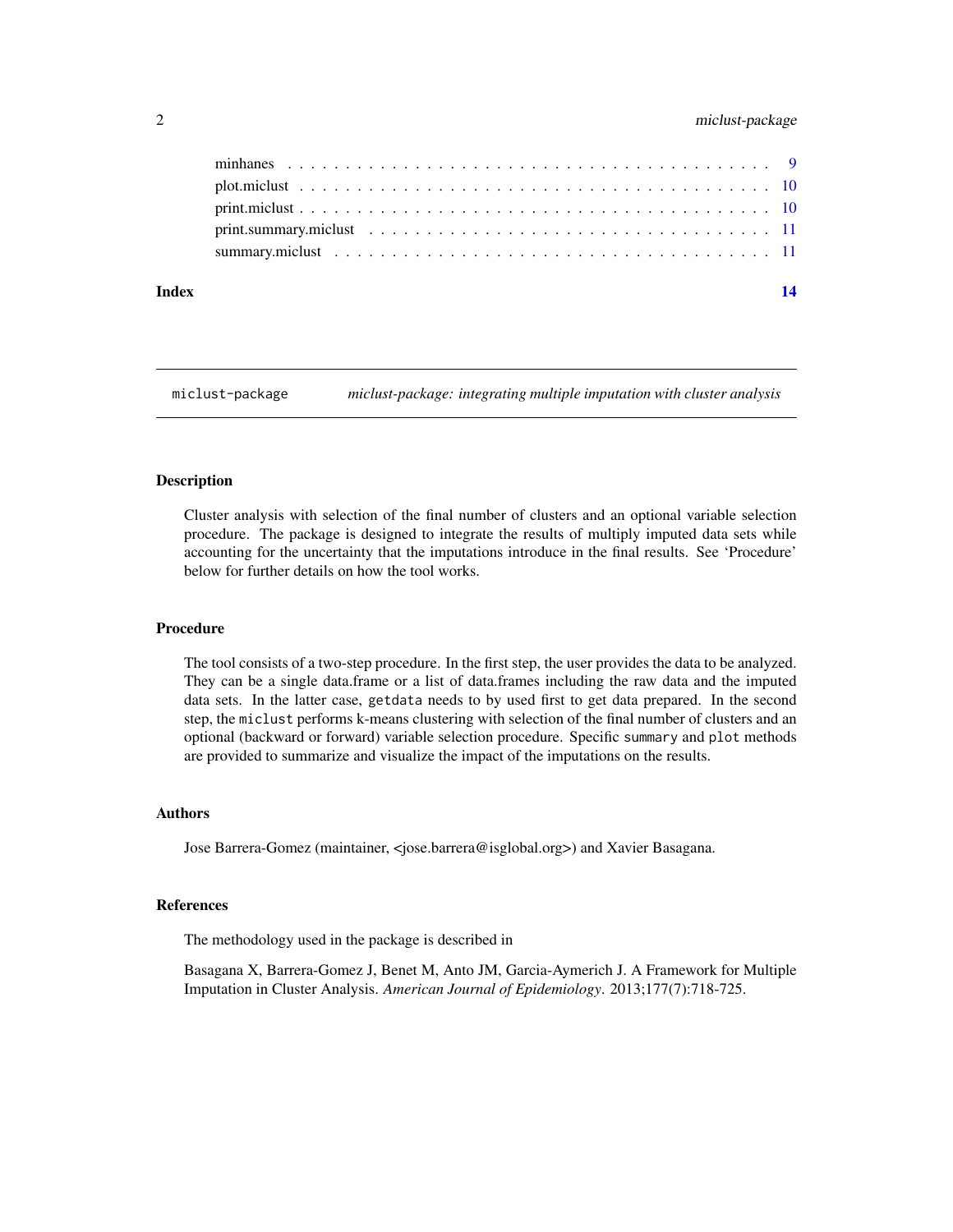<span id="page-2-1"></span><span id="page-2-0"></span>

#### Description

Creates an object of class miData to be clustered by the function [miclust](#page-4-1).

#### Usage

getdata(data)

#### Arguments

data a list or data.frame object. If it is a data frame, it is assumed to contain just the raw data, with or without missing data. If it is a list of data frames, it is assumed that the first element contains the raw data and the remaining ones correspond to multiple imputed data sets. Since all variables are considered in the clustering procedure, no identifier variables must be present in the data. In addition, all variables need to be treated as numeric (i.e. categorical variables must be coded with numeric values). See Details below.

#### Details

All variables in data frames in impdata are standardized by getdata, so categorical variables need to be coded with numeric values. Standardization is performed by centering all variables at the mean and then dividing by the standard deviation (or the difference between the maximum and the minimum values for binary variables). Such a standardization is applied only to the imputed data sets. The standardization of the raw data is internally applied by the [miclust](#page-4-1) if needed (which is the case of analyzing just the raw data, i.e. complete cases analysis).

#### Value

An object of classes c("list", "midata") including the following items:

rawdata a data frame containing the raw data.

impdata if data is an object of class list, impdata is a list containing the standardized imputed data sets.

### See Also

[miclust](#page-4-1).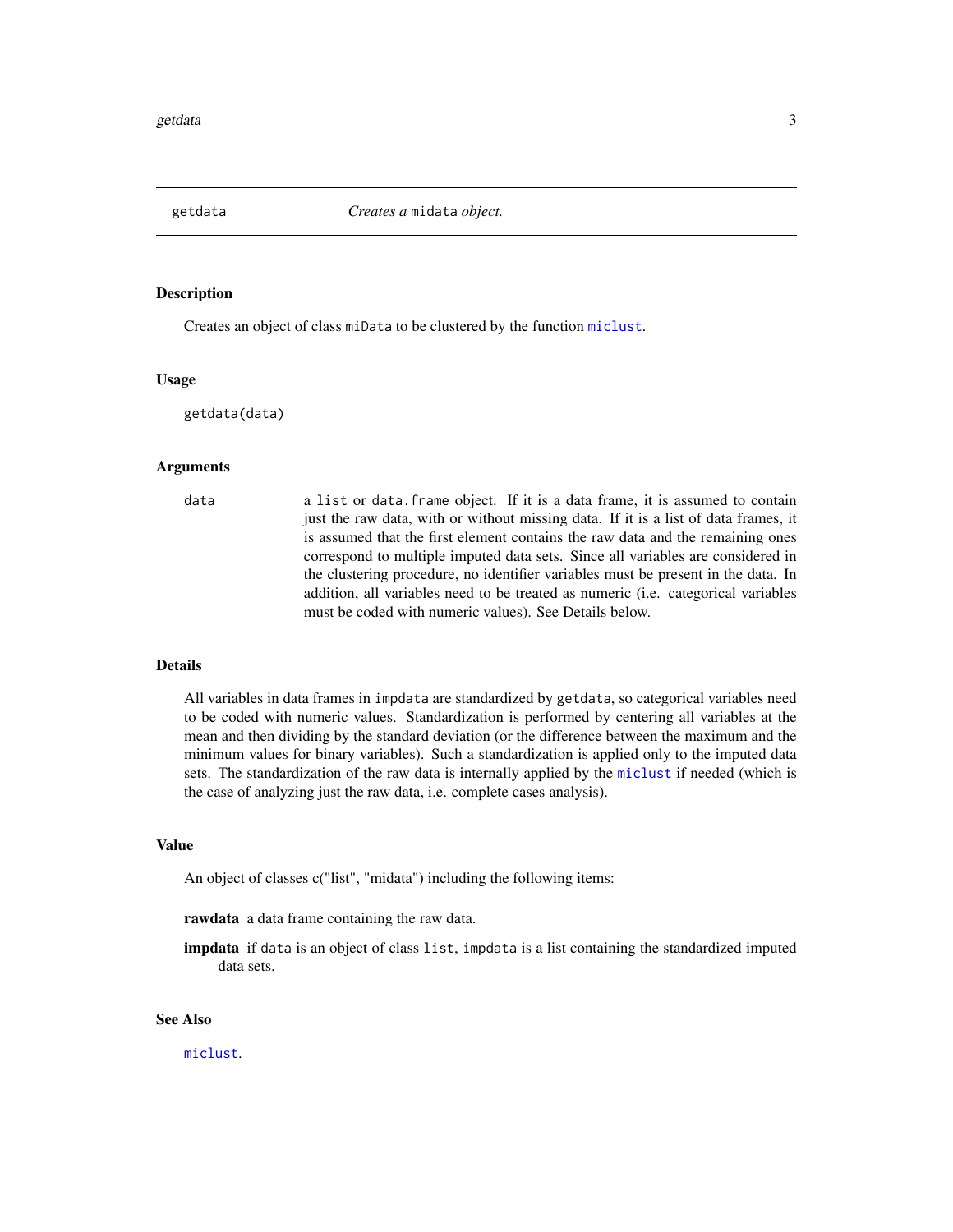#### Examples

```
### data minhanes:
data(minhanes)
class(minhanes)
### number of imputed datasets:
length(minhanes) - 1
### raw data with missing values:
summary(minhanes[[1]])
### first imputed data set:
minhanes[[2]]
summary(minhanes[[2]])
### data preparation for a complete case cluster analysis:
data1 <- getdata(minhanes[[1]])
class(data1)
names(data1)
### there are no imputed data sets:
data1$impdata
### data preparation for a multiple imputation cluster analysis:
data2 <- getdata(minhanes)
class(data2)
names(data2)
### number of imputed data sets:
length(data2$impdata)
### imputed data sets are standardized:
summary(data2$rawdata)
summary(data2$impdata[[1]])
```
getvariablesfrequency *Calculates the ranked selection frequency of the variables.*

### Description

Creates a ranked selection frequency for all the variables that have been selected at least once along the analyzed imputed data sets. getvariablesfrequency can be useful for customizing the plot of these frequencies as it is shown in Examples below.

#### Usage

```
getvariablefrequency(x, k = NULL)
```
<span id="page-3-0"></span>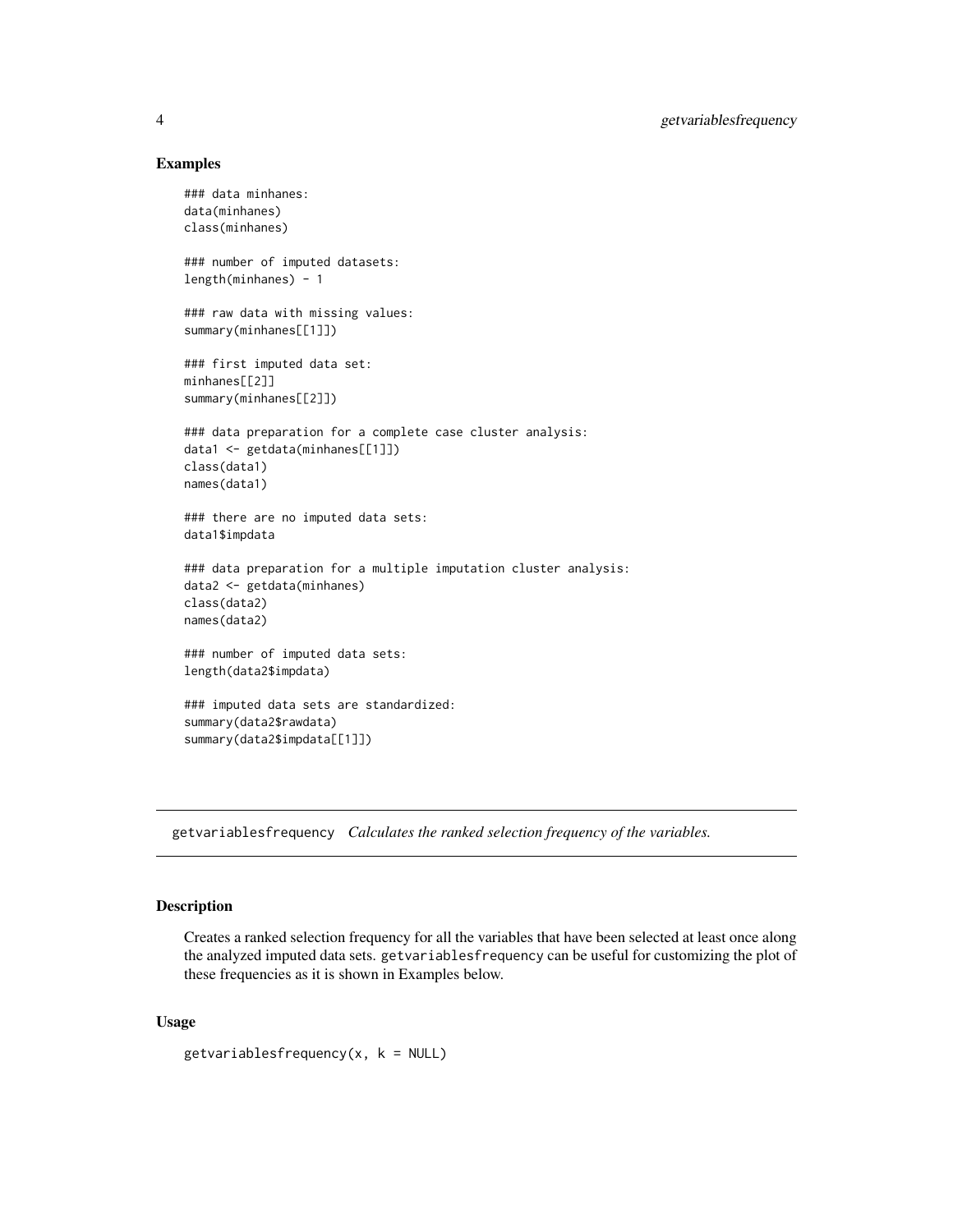#### <span id="page-4-0"></span>miclust 5

#### Arguments

| the number of clusters. The default value is the optimal number of clusters<br>obtained by the function miclust. |
|------------------------------------------------------------------------------------------------------------------|
|                                                                                                                  |

#### Value

A list including the following items:

percfreq vector of the selection frequencies (percentage of times) of the variables in decreasing order.

varnames names of the variables.

#### See Also

[miclust](#page-4-1).

# Examples

### see examples in miclust.

<span id="page-4-1"></span>

| miclust | Cluster analysis in multiple imputed data sets with optional variable |
|---------|-----------------------------------------------------------------------|
|         | selection.                                                            |

# Description

Performs cluster analysis in multiple imputed data sets with optional variable selection. Results can be summarized and visualized with the summary and plot methods.

#### Usage

```
miclust(
  data,
 method = "kmeans",
  search = c("none", "backward", "forward"),
  ks = 2:3,
  maxvars = NULL,
  usedimp = NULL,
  distance = c("manhattan", "euclidean"),
  centpos = c("means", "medians"),
  initcl = c("hc", "rand"),verbose = TRUE,
  seed = NULL
)
```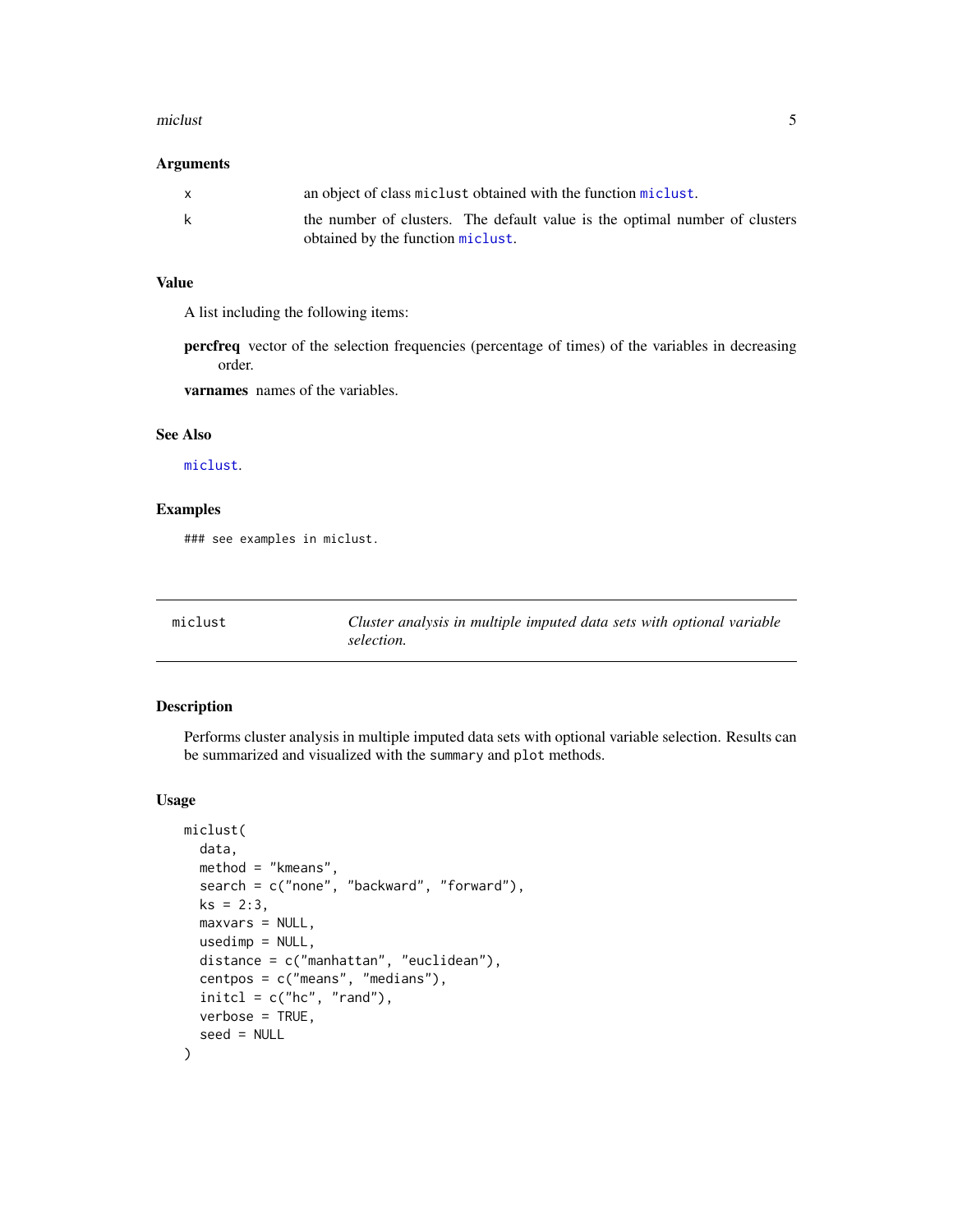#### <span id="page-5-0"></span>**Arguments**

| data     | object of class midata obtained with the function getdata.                                                                                                                                                                                                  |
|----------|-------------------------------------------------------------------------------------------------------------------------------------------------------------------------------------------------------------------------------------------------------------|
| method   | clustering method. Currently, only "kmeans" is accepted.                                                                                                                                                                                                    |
| search   | search algorithm for the selection variable procedure: "backward", "forward"<br>or "none". If "none" (default), no variable selection is performed.                                                                                                         |
| ks.      | the values of the explored number of clusters. Default is exploring 2 and 3<br>clusters.                                                                                                                                                                    |
| maxvars  | if method = "forward", the maximum number of variables to be selected.                                                                                                                                                                                      |
| usedimp  | numeric. Which imputed data sets must be included in the cluster analysis.<br>If NULL (default), all available imputed data sets are included. If usedimp is<br>numeric (or a numeric vector), its values indicate which imputed data sets are<br>included. |
| distance | two metrics are allowed to compute distances: "manhattan" (default) and "euclidean".                                                                                                                                                                        |
| centpos  | position computation of the cluster centroid. If "means" (default) the position<br>of the centroid is computed by the mean. If "medians", by the median.                                                                                                    |
| initcl   | starting values for the clustering algorithm. If "rand", they are randomly se-<br>lected; if "hc", they are computed via hierarchical clustering. See Details below.                                                                                        |
| verbose  | a logical value indicating output status messages. Default is TRUE.                                                                                                                                                                                         |
| seed     | a number. Seed for reproducibility of results. Default is NULL (no seed).                                                                                                                                                                                   |

#### Details

The optimal number of clusters and the final set of variables are selected according to CritCF. CritCF is defined as

$$
CritCF = \left(\frac{2m}{2m+1} \cdot \frac{1}{1+W/B}\right)^{\frac{1+\log_2(k+1)}{1+\log_2(m+1)}},
$$

where  $m$  is the number of variables,  $k$  is the number of clusters, and  $W$  and  $B$  are the within- and between-cluster inertias. Higher values of CritCF are preferred (Breaban, 2011). See References below for further details about the clustering algorithm.

For computational reasons, option "rand" is suggested instead of "hc" for high dimensional data.

#### Value

A list with class "miclust" including the following items:

clustering a list of lists containing the results of the clustering algorithm for each analyzed data set and for each analyzed number of clusters. Includes information about selected variables and the cluster vector.

completecasesperc if data contains a single data frame, percentage of complete cases in data.

data input data.

ks the values of the explored number of clusters.

usedimp indicator of the imputed data sets used.

kfin optimal number of clusters.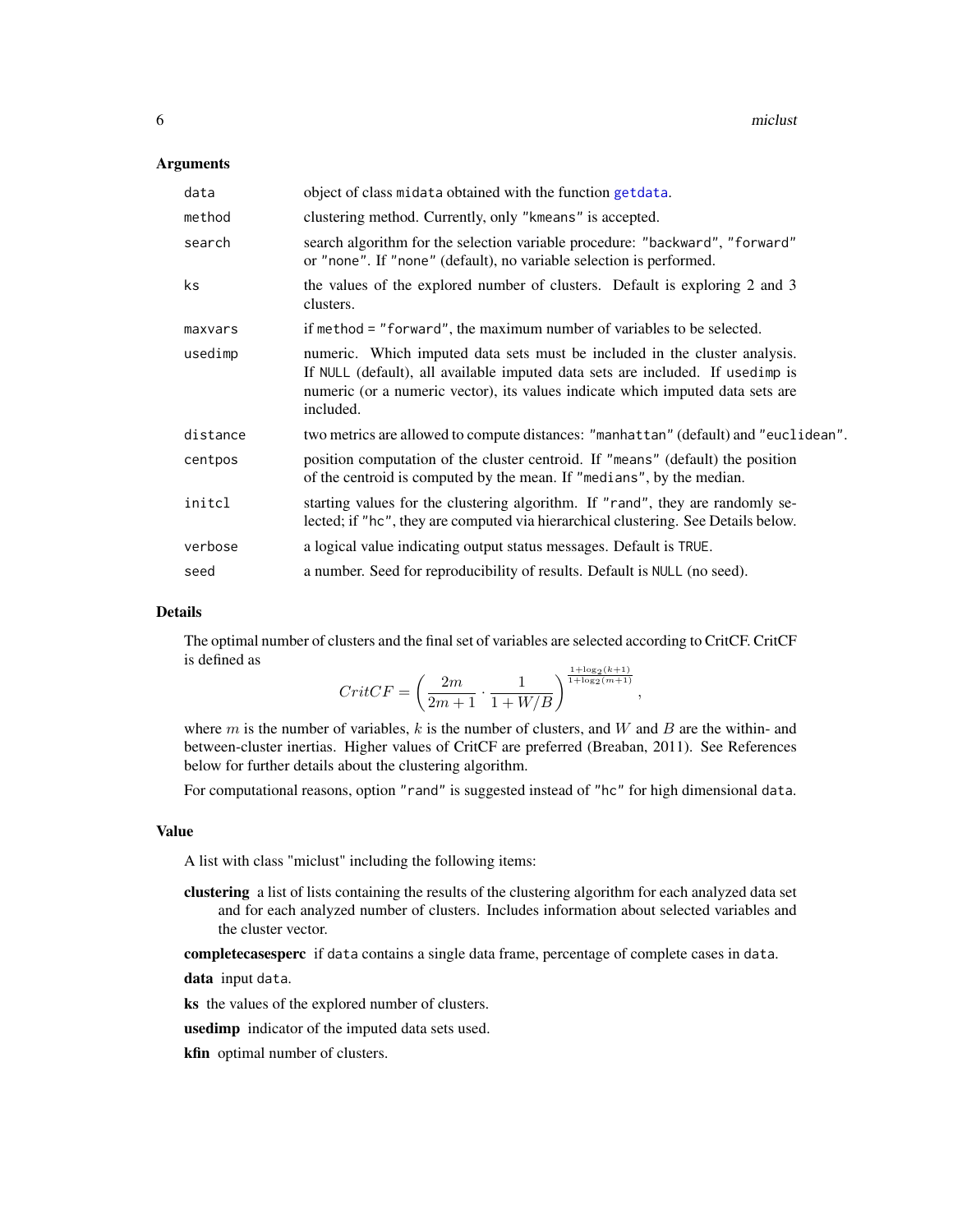#### <span id="page-6-0"></span>miclust 7 and 2008 and 2008 and 2008 and 2008 and 2008 and 2008 and 2008 and 2008 and 2008 and 2008 and 2008 and 2008 and 2008 and 2008 and 2008 and 2008 and 2008 and 2008 and 2008 and 2008 and 2008 and 2008 and 2008 and 2

critcf if data contains a single data frame, critcf contains the optimal (maximum) value of CritCF (see Details) and the number of selected variables in the reduction procedure for each explored number of clusters. If data is a list, critcf contains the optimal value of CritCF for each imputed data set and for each explored value of the number of clusters.

numberofselectedvars number of selected variables.

selectedkdistribution if data is a list, frequency of selection of each analyzed number of clusters.

method input method.

search input search.

maxvars input maxvars.

distance input distance.

centpos input centpos.

selmetriccent an object of class kccaFamily needed by the specific summary method.

```
initcl input initcl.
```
#### References

- Basagana X, Barrera-Gomez J, Benet M, Anto JM, Garcia-Aymerich J. A framework for multiple imputation in cluster analysis. American Journal of Epidemiology. 2013;177(7):718-25.
- Breaban M, Luchian H. A unifying criterion for unsupervised clustering and feature selection. Pattern Recognition 2001;44(4):854-65.

#### See Also

[getdata](#page-2-1) for data preparation before using miclust.

#### Examples

```
### data preparation:
minhanes1 \leq getdata(data = minhanes)
##################
###
### Example 1:
###
### Multiple imputation clustering process with backward variable selection
###
##################
### using only the imputations 1 to 10 for the clustering process and exploring
### 2 vs. 3 clusters:
minhanes1clust <- miclust(data = minhanes1, search = "backward", ks = 2:3,
                          usedimp = 1:10, seed = 4321)
minhanes1clust
minhanes1clust$kfin ### optimal number of clusters
### graphical summary:
```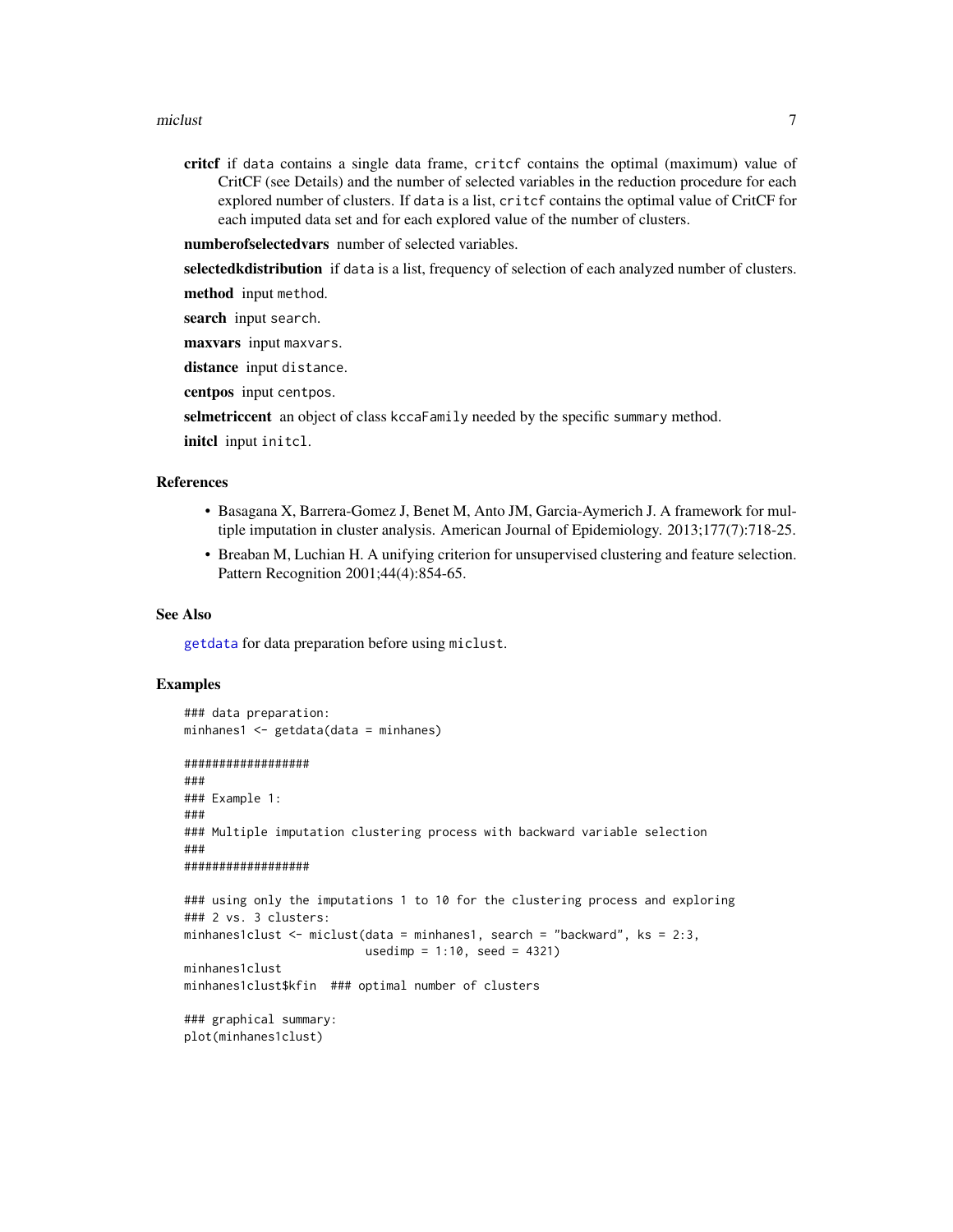#### 8 miclust number of the state of the state of the state of the state of the state of the state of the state of the state of the state of the state of the state of the state of the state of the state of the state of the sta

```
### selection frequency of the variables for the optimal number of clusters:
y <- getvariablesfrequency(minhanes1clust)
y
plot(y$percfreq, type = "h", main = "", xlab = "Variable",
     ylab = "Percentage of times selected", xlim = 0.5 + c(0, \text{ length}(y\text{$\$varnames})),lwd = 15, col = "blue", xaxt = "n")axis(1, at = 1:length(y$varnames), labels = y$varnames)
### default summary for the optimal number of clusters:
summary(minhanes1clust)
## summary forcing 3 clusters:
summary(minhanes1clust, k = 3)
##################
###
### Example 2:
###
### Same analysis but without variable selection
###
##################
minhanes2clust <- miclust(data = minhanes1, ks = 2:3, usedimp = 1:10, seed = 4321)
minhanes2clust
plot(minhanes2clust)
summary(minhanes2clust)
##################
###
### Example 3:
###
### Complete case clustering process with backward variable selection
###
##################
nhanes0 <- getdata(data = minhanes[[1]])
nhanes2clust <- miclust(data = nhanes0, search = "backward", ks = 2:3, seed = 4321)
nhanes2clust
summary(nhanes2clust)
### nothing to plot for a single data set analysis
# plot(nhanes2clust)
##################
###
### Example 4:
###
### Complete case clustering process without variable selection
###
##################
```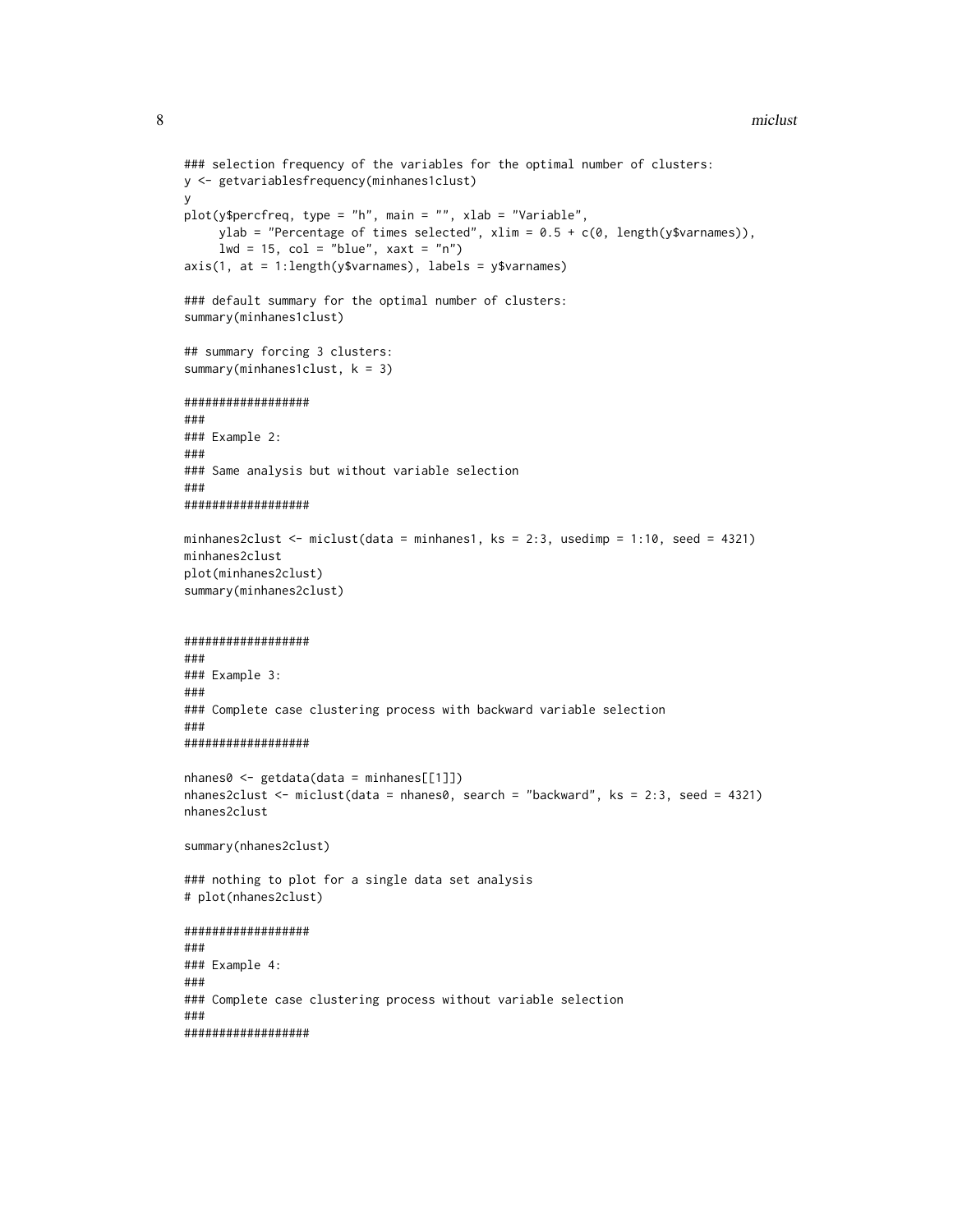#### <span id="page-8-0"></span>minhanes 9

```
nhanes3clust <- miclust(data = nhanes0, ks = 2:3, seed = 4321)
nhanes3clust
summary(nhanes3clust)
```
minhanes *Multiple imputation for nhanes data.*

# Description

A list with 101 data sets. The first data set contains nhanes data from mice package. The remaining data sets were obtained by applying the multiple imputation function mice from package mice.

#### Usage

minhanes

# Format

A list of 101 data.frames each of them with 25 observations of the following 4 variables:

**age** age group  $(1 = 20-39, 2 = 40-59, 3 = 60+)$ . Treated as numerical.

**bmi** body mass index  $(kg/m^2)$ 

hyp hypertensive  $(1 = no, 2 = yes)$ . Treated as numerical.

chl total serum cholesterol (mg/dL)

#### Source

<https://CRAN.R-project.org/package=mice>

#### Examples

```
data(minhanes)
### raw data:
minhanes[[1]]
summary(minhanes[[1]])
```
### number of imputed data sets: length(minhanes) - 1

### first imputed data set: minhanes[[2]] summary(minhanes[[2]])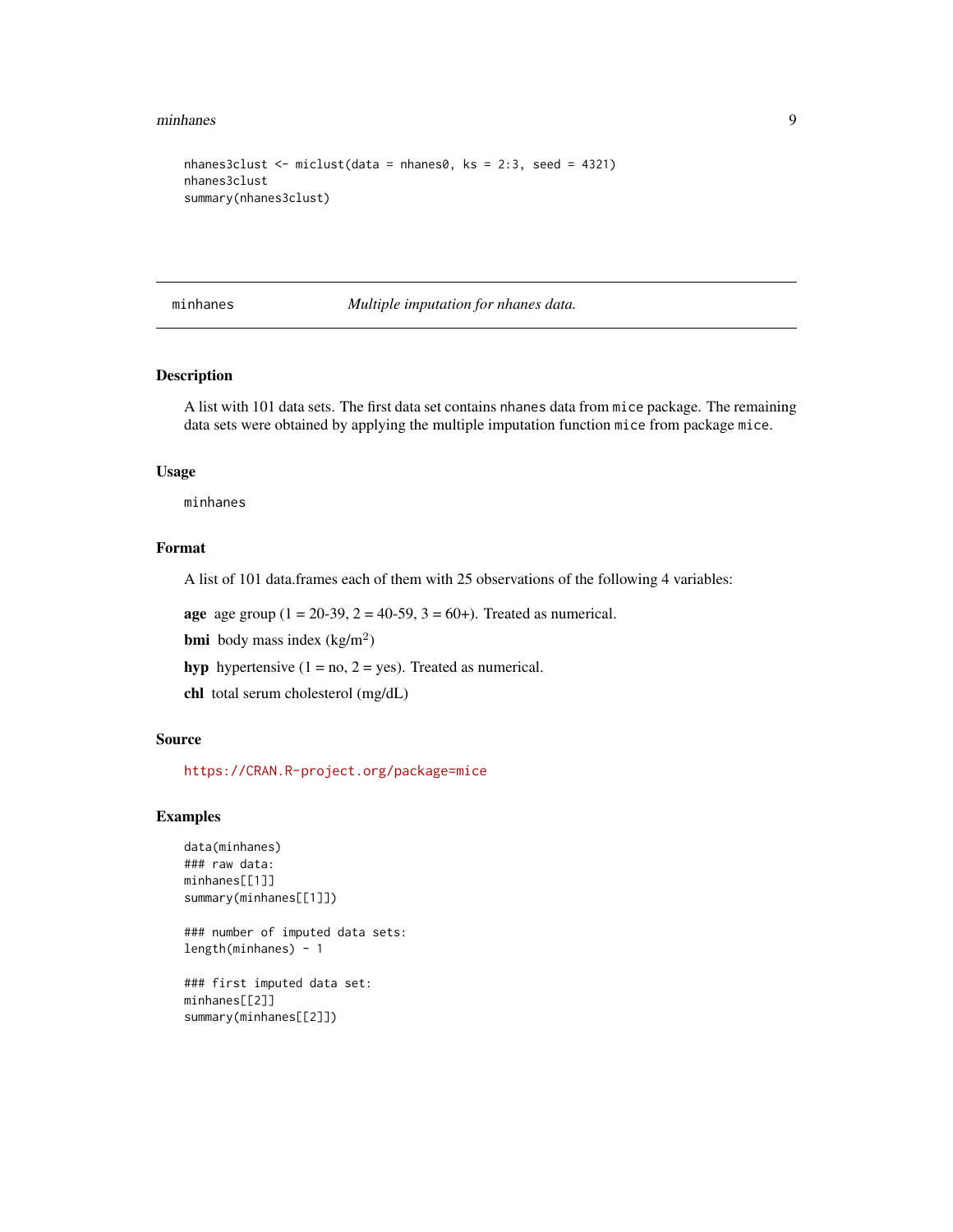<span id="page-9-1"></span><span id="page-9-0"></span>

# Description

Creates a graphical representation of the results of [miclust](#page-4-1).

# Usage

```
## S3 method for class 'miclust'
plot(x, k = NULL, ...)
```
# Arguments

|                         | object of class miclust obtained with the function miclust.                                     |
|-------------------------|-------------------------------------------------------------------------------------------------|
| k                       | number of clusters. The default value is the optimal number of clusters obtained<br>by miclust. |
| $\cdot$ $\cdot$ $\cdot$ | further arguments for the plot function.                                                        |

### Value

a plot to visualize the clustering results.

#### See Also

[miclust](#page-4-1), [summary.miclust](#page-10-1).

| print.miclust | <i>Prints the results.</i> |  |
|---------------|----------------------------|--|
|---------------|----------------------------|--|

# Description

Creates a summary print of the results of [miclust](#page-4-1).

# Usage

```
## S3 method for class 'miclust'
print(x, \ldots)
```
#### Arguments

|          | object of class miclust obtained with the function miclust. |
|----------|-------------------------------------------------------------|
| $\cdots$ | further arguments for the print method.                     |

# Value

prints a description of the clustering main results.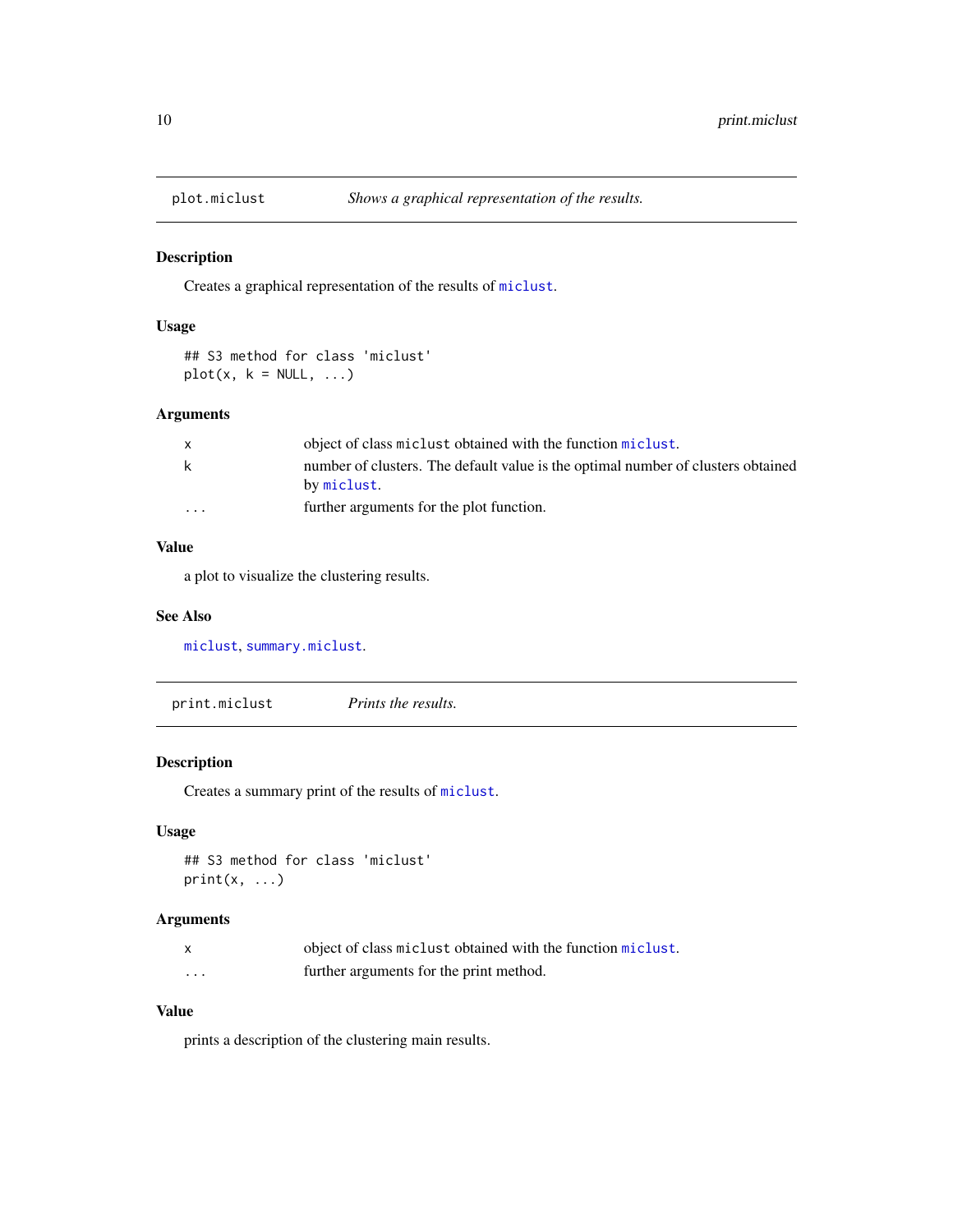<span id="page-10-0"></span>print.summary.miclust *Prints the summary of results.*

#### Description

Prints the summary of the results of [summary.miclust](#page-10-1).

### Usage

## S3 method for class 'summary.miclust'  $print(x, \text{ digits} = 2, \ldots)$ 

# Arguments

|                         | object of class summary miclust obtained with the method summary miclust. |
|-------------------------|---------------------------------------------------------------------------|
| digits                  | digits for the print method. Default is 2.                                |
| $\cdot$ $\cdot$ $\cdot$ | further arguments for the print method.                                   |

#### Value

a print of the summary of the results generated by [summary.miclust](#page-10-1).

#### See Also

[miclust](#page-4-1), [summary.miclust](#page-10-1).

<span id="page-10-1"></span>summary.miclust *Summarizes the results.*

### Description

Performs a within-cluster descriptive analysis of the variables after the clustering process performed by the function [miclust](#page-4-1).

#### Usage

```
## S3 method for class 'miclust'
summary(object, k = NULL, quantilevars = NULL, ...)
```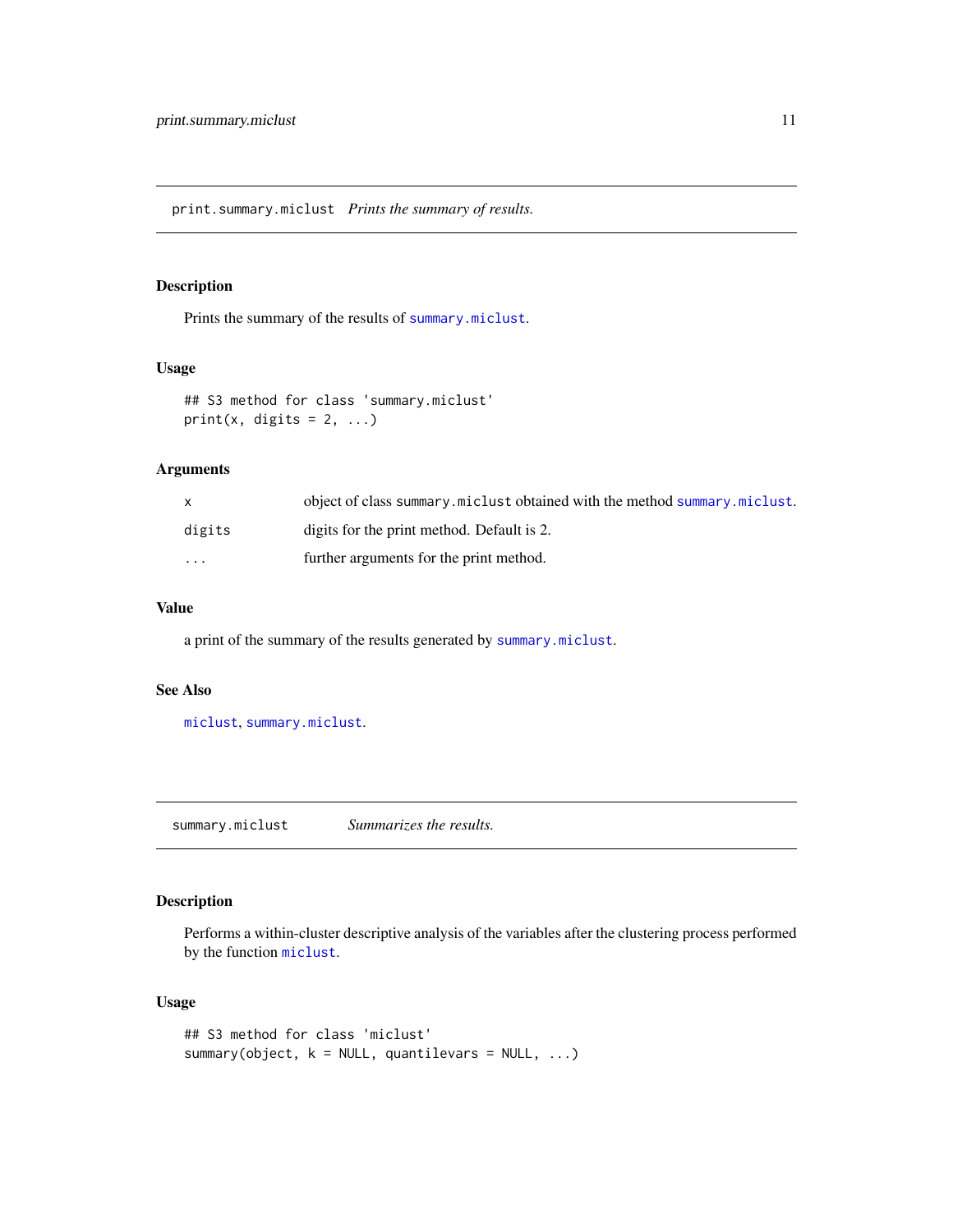#### Arguments

| object       | object of class miclust obtained with the function miclust.                                                                                                                                                                                                                                                                                                                                           |
|--------------|-------------------------------------------------------------------------------------------------------------------------------------------------------------------------------------------------------------------------------------------------------------------------------------------------------------------------------------------------------------------------------------------------------|
| k            | number of clusters. The default value is the optimal number of clusters obtained<br>by miclust.                                                                                                                                                                                                                                                                                                       |
| quantilevars | numeric. If a variable selection procedure was used, the cut-off percentile in<br>order to decide the number of selected variables in the variable reduction proce-<br>dure by decreasing order of presence along the imputations results. The default<br>value is quantilevars = $0.5$ , i.e., the number of selected variables is the median<br>number of selected variables along the imputations. |
|              | further arguments for the plot function.                                                                                                                                                                                                                                                                                                                                                              |

#### Value

An object with classes c("list", "summary.miclust") including the following items:

- allocationprobabilities if imputations were analyzed, descriptive summary of the probability of cluster assignment.
- classmatrix if imputations were analyzed, the individual probabilities of cluster assignment.
- cluster if imputations were analyzed, the final individual cluster assignment.
- clusterssize if imputations were analyzed, size of the imputed cluster and between-imputations summary of the cluster size.
- clustervector if a single data set (raw data set) has been clustered, a vector containing the individuals cluster assignments.
- clustervectors if imputed data sets have been clustered, the individual cluster assignment in each imputation.
- completecasesperc if a single data set (raw data set) has been clustered, the percentage of complete cases in the data set.
- k number of clusters.
- kappas if imputations were analyzed, the Cohen's kappa values after comparing the cluster vector in the first imputation with the cluster vector in each of the remaining imputations.
- kappadistribution a summary of kappas.
- **m** number of imputations used in the descriptive analysis which is the total number of imputations provided.
- quantilevars if variable selection was performed, the input value of quantilevars.
- search search algorithm for the selection variable procedure.
- selectedvariables if variable selection was performed, the selected variables obtained considering quantilevars.
- selectedvarspresence if imputations were analyzed and variable selection was performed, the presence of the selected variables along imputations.
- summarybycluster within-cluster descriptive analysis of the selected variables.

usedimp indicator of imputations used in the clustering procedure.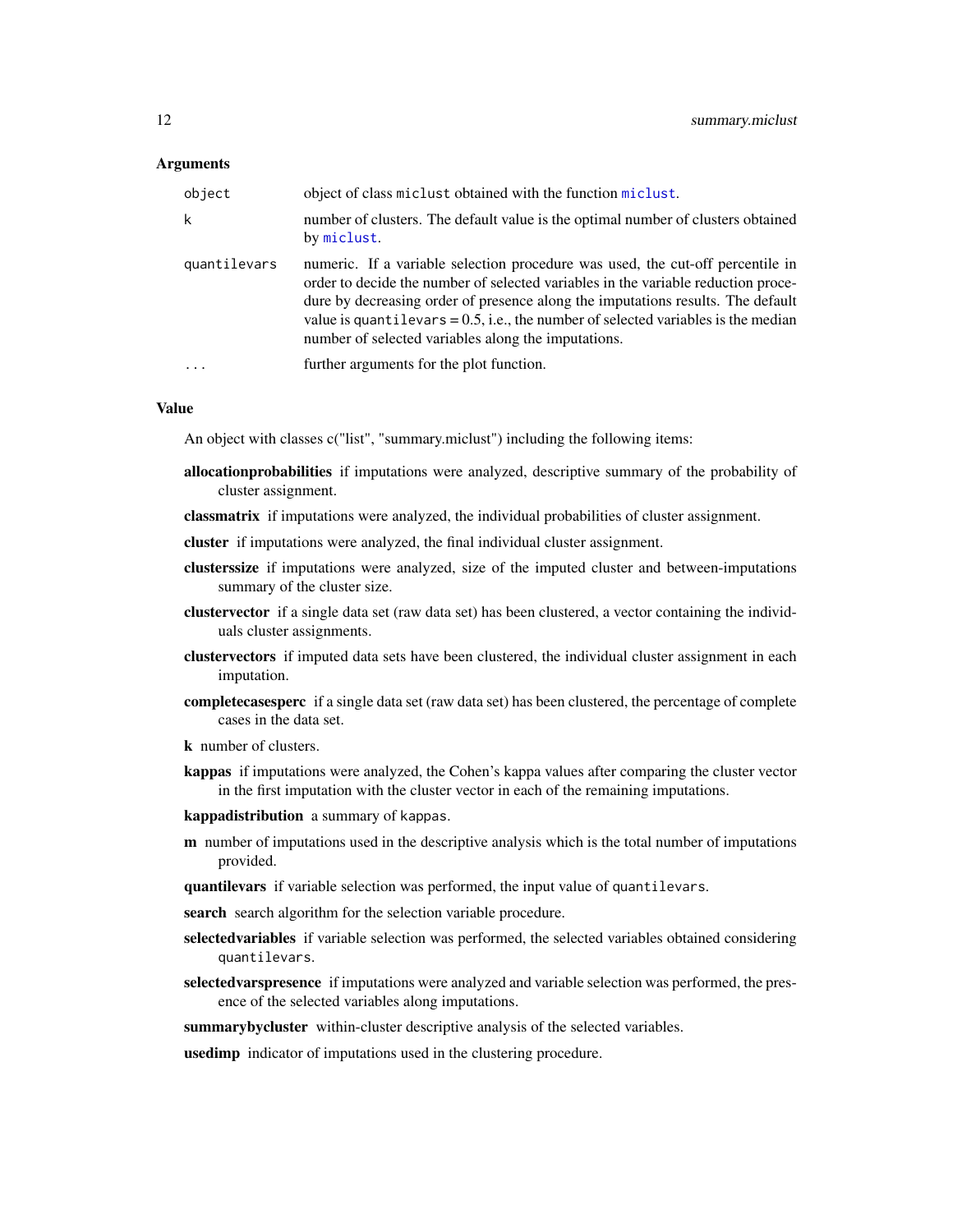# <span id="page-12-0"></span>summary.miclust 13

# See Also

[miclust](#page-4-1) , [plot.miclust](#page-9-1) .

# Examples

### see examples in miclust.